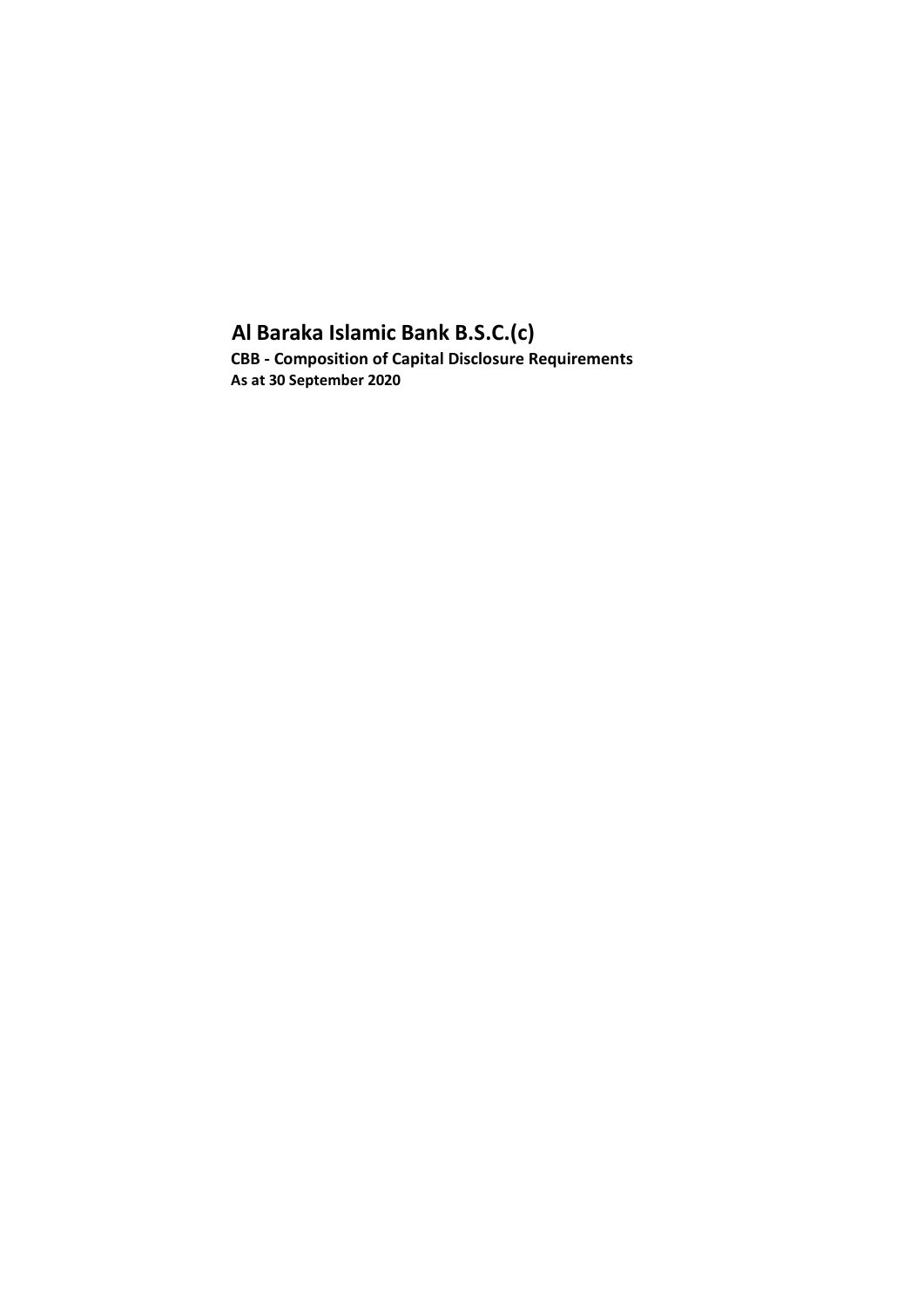**CBB - Composition of Capital Disclosure Requirements**

**PD-1 Regulatory Capital Reconciliation**

| <b>Common Disclosure Template</b>                    |                                                                                                                                                                                                                                                                           |                      | Reference      |  |  |  |
|------------------------------------------------------|---------------------------------------------------------------------------------------------------------------------------------------------------------------------------------------------------------------------------------------------------------------------------|----------------------|----------------|--|--|--|
|                                                      | Common Equity Tier 1 capital: instruments and reserves                                                                                                                                                                                                                    |                      |                |  |  |  |
| 1                                                    | Directly issued qualifying common share capital plus related stock surplus                                                                                                                                                                                                | 136,458              | Ε              |  |  |  |
| $\overline{2}$                                       | Retained earnings                                                                                                                                                                                                                                                         | (11, 891)            | G              |  |  |  |
| 3                                                    | Accumulated other comprehensive income (and other reserves)                                                                                                                                                                                                               | (8, 320)             | H-L            |  |  |  |
| 4                                                    | Not applicable                                                                                                                                                                                                                                                            |                      |                |  |  |  |
| 5                                                    | Common share capital issued by subsidiaries and held by third parties (amount allowed in group CET1)                                                                                                                                                                      | 12,915               | N              |  |  |  |
| 6                                                    | Common Equity Tier 1 capital before regulatory adjustments                                                                                                                                                                                                                | 129,162              |                |  |  |  |
| Common Equity Tier 1 capital: regulatory adjustments |                                                                                                                                                                                                                                                                           |                      |                |  |  |  |
| 7                                                    | Prudential valuation adjustments                                                                                                                                                                                                                                          |                      |                |  |  |  |
| 8                                                    | Goodwill (net of related tax liability)                                                                                                                                                                                                                                   | 30,635               | B              |  |  |  |
| 9                                                    | Other intangibles other than mortgage-servicing rights (net of related tax liability)                                                                                                                                                                                     | 3,438                | A              |  |  |  |
| 10                                                   | Deferred tax assets that rely on future profitability excluding those arising from temporary differences (net<br>of related tax liability)                                                                                                                                | 11,800               | C <sub>1</sub> |  |  |  |
| 11                                                   | Cash-flow hedge reserve                                                                                                                                                                                                                                                   | ÷,                   |                |  |  |  |
| 12                                                   | Shortfall of provisions to expected losses                                                                                                                                                                                                                                | ÷.                   |                |  |  |  |
| 13                                                   | Securitisation gain on sale (as set out in paragraph 562 of Basel II framework)                                                                                                                                                                                           |                      |                |  |  |  |
| 14                                                   | Not applicable                                                                                                                                                                                                                                                            |                      |                |  |  |  |
| 15                                                   | Defined-benefit pension fund net assets                                                                                                                                                                                                                                   |                      |                |  |  |  |
| 16                                                   | Investments in own shares                                                                                                                                                                                                                                                 |                      |                |  |  |  |
| 17                                                   | Reciprocal cross-holdings in common equity                                                                                                                                                                                                                                |                      |                |  |  |  |
| 18                                                   | Investments in the capital of banking, financial and insurance entities that are outside the scope of<br>regulatory consolidation, net of eligible short positions, where the bank does not own more than 10% of the<br>issued share capital (amount above 10% threshold) |                      |                |  |  |  |
| 19                                                   | Significant investments in the common stock of banking, financial and insurance entities that are outside<br>the scope of regulatory consolidation, net of eligible short positions (amount above 10% threshold)                                                          |                      |                |  |  |  |
| 20                                                   | Mortgage servicing rights (amount above 10% threshold)                                                                                                                                                                                                                    | $\ddot{\phantom{0}}$ |                |  |  |  |
| 21                                                   | Deferred tax assets arising from temporary differences (amount above 10% threshold, net of related tax<br>liability)                                                                                                                                                      | 949                  | C <sub>2</sub> |  |  |  |
| 22                                                   | Amount exceeding the 15% threshold                                                                                                                                                                                                                                        |                      |                |  |  |  |
| 23                                                   | of which: significant investments in the common stock of financials                                                                                                                                                                                                       | $\ddot{\phantom{1}}$ |                |  |  |  |
| 24                                                   | of which: mortgage servicing rights                                                                                                                                                                                                                                       | $\ddot{\phantom{0}}$ |                |  |  |  |
| 25                                                   | of which: deferred tax assets arising from temporary differences                                                                                                                                                                                                          | $\blacksquare$       |                |  |  |  |
| 26                                                   | CBB specific regulatory adjustments                                                                                                                                                                                                                                       | $\ddot{\phantom{0}}$ |                |  |  |  |
| 27                                                   | Regulatory adjustments applied to Common Equity Tier 1 due to insufficient Additional Tier 1 and Tier 2 to<br>cover deductions                                                                                                                                            |                      |                |  |  |  |
| 28                                                   | Total regulatory adjustments to Common equity Tier 1                                                                                                                                                                                                                      | 46,822               |                |  |  |  |
| 29                                                   | Common Equity Tier 1 capital (CET1)                                                                                                                                                                                                                                       | 82,340               |                |  |  |  |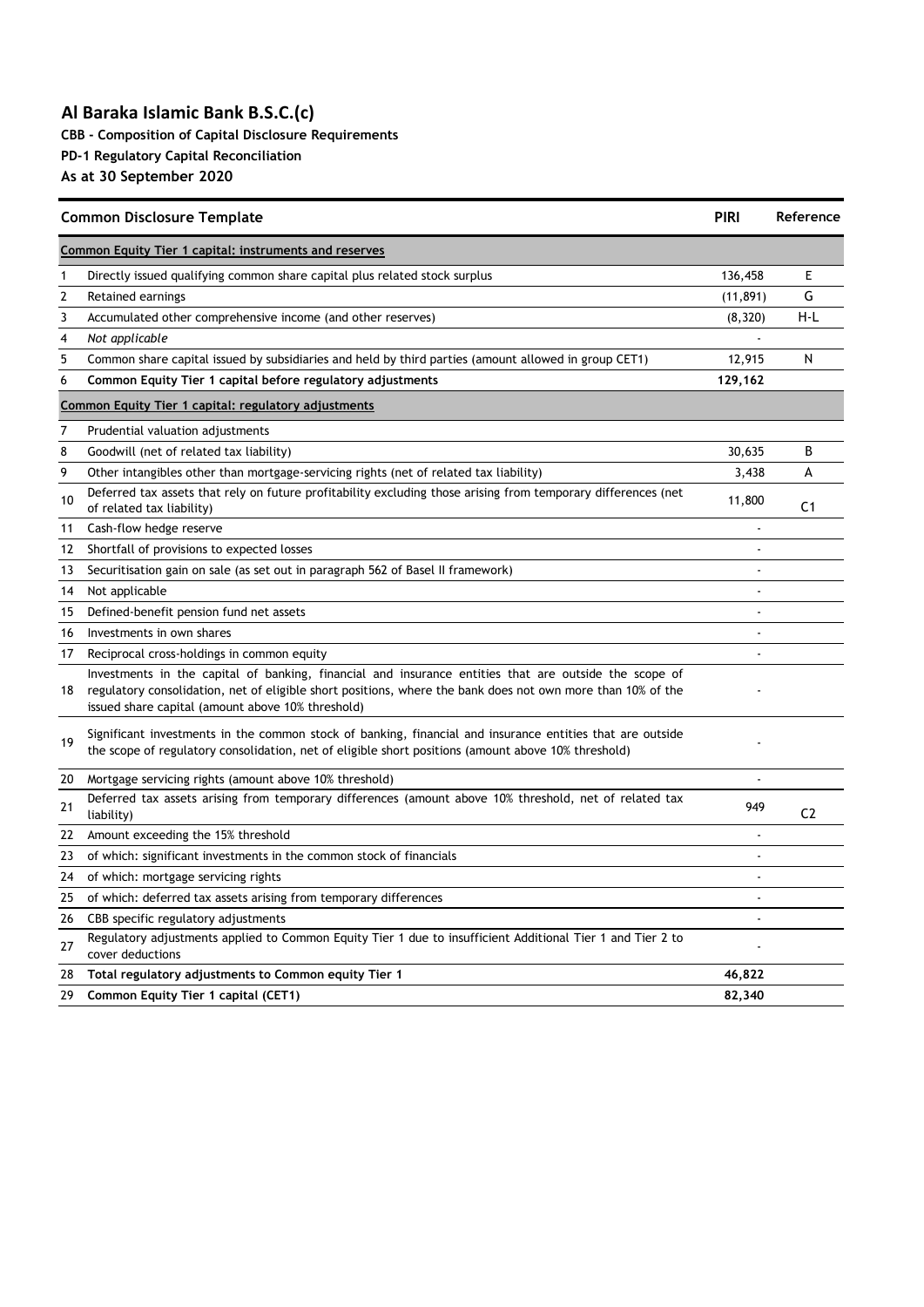**CBB - Composition of Capital Disclosure Requirements**

**PD-1 Regulatory Capital Reconciliation**

| <b>Common Disclosure Template</b> |                                                                                                                                                                                                                                                                                                |         | Reference |  |  |  |  |
|-----------------------------------|------------------------------------------------------------------------------------------------------------------------------------------------------------------------------------------------------------------------------------------------------------------------------------------------|---------|-----------|--|--|--|--|
|                                   | <b>Additional Tier 1 capital: instruments</b>                                                                                                                                                                                                                                                  |         |           |  |  |  |  |
| 30                                | Directly issued qualifying Additional Tier 1 instruments plus related stock surplus                                                                                                                                                                                                            | 111,000 | F         |  |  |  |  |
| 31                                | of which: classified as equity under applicable accounting standards                                                                                                                                                                                                                           | 111,000 |           |  |  |  |  |
| 32                                | of which: classified as liabilities under applicable accounting standards                                                                                                                                                                                                                      |         |           |  |  |  |  |
| 33                                | Directly issued capital instruments subject to phase out from Additional Tier 1                                                                                                                                                                                                                |         |           |  |  |  |  |
| 34                                | Additional Tier 1 instruments (and CET1 instruments not included in row 5) issued by subsidiaries and held<br>by third parties (amount allowed in group AT1)                                                                                                                                   | 137     | O         |  |  |  |  |
| 35                                | of which: instruments issued by subsidiaries subject to phase out                                                                                                                                                                                                                              |         |           |  |  |  |  |
| 36                                | Additional Tier 1 capital before regulatory adjustments                                                                                                                                                                                                                                        | 111,137 |           |  |  |  |  |
|                                   | Additional Tier 1 capital: regulatory adjustments                                                                                                                                                                                                                                              |         |           |  |  |  |  |
| 37                                | Investments in own Additional Tier 1 instruments                                                                                                                                                                                                                                               |         |           |  |  |  |  |
| 38                                | Reciprocal cross-holdings in Additional Tier 1 instruments                                                                                                                                                                                                                                     |         |           |  |  |  |  |
| 39                                | Investments in the capital of banking, financial and insurance entities that are outside the scope of<br>regulatory consolidation, net of eligible short positions, where the bank does not own more than 10% of the<br>issued common share capital of the entity (amount above 10% threshold) |         |           |  |  |  |  |
| 40                                | Significant investments in the capital of banking, financial and insurance entities that are outside the scope<br>of regulatory consolidation (net of eligible short positions)                                                                                                                |         |           |  |  |  |  |
| 41                                | CBB specific regulatory adjustments                                                                                                                                                                                                                                                            |         |           |  |  |  |  |
| 42                                | Regulatory adjustments applied to Additional Tier 1 due to insufficient Tier 2 to cover deductions                                                                                                                                                                                             |         |           |  |  |  |  |
| 43                                | Total regulatory adjustments to Additional Tier 1 capital                                                                                                                                                                                                                                      |         |           |  |  |  |  |
| 44                                | Additional Tier 1 capital (AT1)                                                                                                                                                                                                                                                                | 111,137 |           |  |  |  |  |
| 45                                | Hair Cut due to shortage in CET-1 Capital                                                                                                                                                                                                                                                      |         |           |  |  |  |  |
| 46                                | Net Available Capital after regulatory adjustments and haircut                                                                                                                                                                                                                                 | 111,137 |           |  |  |  |  |
| 47                                | Tier 1 capital (T1 = CET1 + AT1)                                                                                                                                                                                                                                                               | 193,477 |           |  |  |  |  |
|                                   | Tier 2 capital: instruments and provisions                                                                                                                                                                                                                                                     |         |           |  |  |  |  |
| 48                                | Directly issued qualifying Tier 2 instruments plus related stock surplus                                                                                                                                                                                                                       |         |           |  |  |  |  |
| 49                                | Directly issued capital instruments subject to phase out from Tier 2                                                                                                                                                                                                                           |         |           |  |  |  |  |
| 50                                | Tier 2 instruments (and CET1 and AT1 instruments not included in rows 5 or 34) issued by subsidiaries and<br>held by third parties (amount allowed in group Tier 2)                                                                                                                            | 5,038   | D         |  |  |  |  |
| 51                                | of which: instruments issued by subsidiaries subject to phase out                                                                                                                                                                                                                              |         |           |  |  |  |  |
| 52                                | Assets revaluation reserve - property, plant, and equipment                                                                                                                                                                                                                                    |         | P         |  |  |  |  |
| 53                                | Provisions                                                                                                                                                                                                                                                                                     | 3,257   | Q         |  |  |  |  |
| 54                                | Tier 2 capital before regulatory adjustments                                                                                                                                                                                                                                                   | 8,295   |           |  |  |  |  |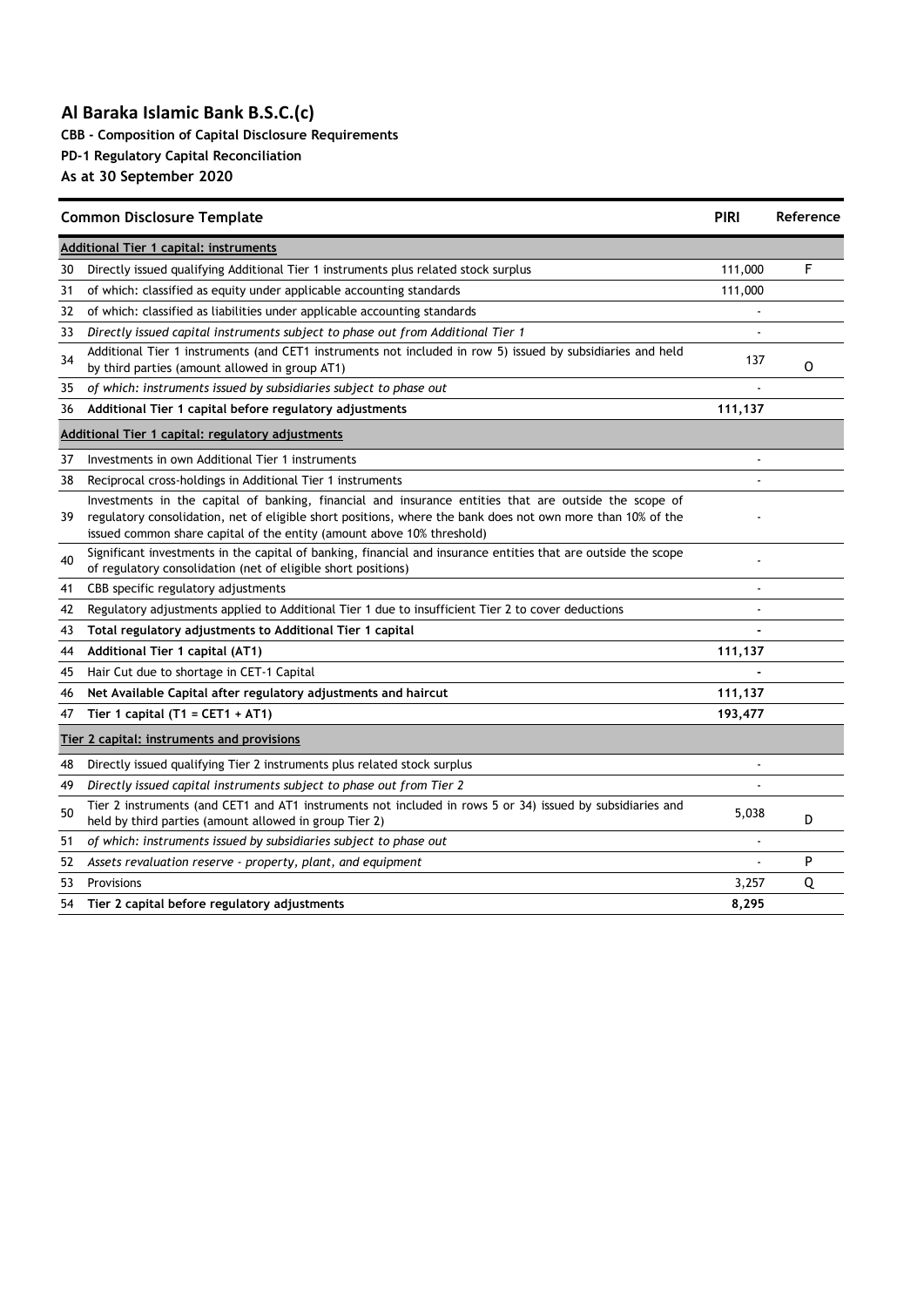**CBB - Composition of Capital Disclosure Requirements PD-1 Regulatory Capital Reconciliation**

|    | <b>Common Disclosure Template</b>                                                                                                                                                                                                                                                                  | <b>PIRI</b> | Reference |
|----|----------------------------------------------------------------------------------------------------------------------------------------------------------------------------------------------------------------------------------------------------------------------------------------------------|-------------|-----------|
|    | Tier 2 capital: regulatory adjustments                                                                                                                                                                                                                                                             |             |           |
| 55 | Investments in own Tier 2 instruments                                                                                                                                                                                                                                                              |             |           |
| 56 | Reciprocal cross-holdings in Tier 2 instruments                                                                                                                                                                                                                                                    |             |           |
| 57 | Investments in the capital of banking, financial and insurance entities that are outside the scope of<br>regulatory consolidation, net of eligible short positions, where the bank does not own more than 10% of the<br>issued common share capital of the entity (amount above the 10% threshold) |             |           |
| 58 | Significant investments in the capital banking, financial and insurance entities that are outside the scope of<br>regulatory consolidation (net of eligible short positions)                                                                                                                       |             |           |
| 59 | National specific regulatory adjustments                                                                                                                                                                                                                                                           |             |           |
| 60 | Total regulatory adjustments to Tier 2 capital                                                                                                                                                                                                                                                     |             |           |
| 61 | Tier 2 capital (T2)                                                                                                                                                                                                                                                                                | 8,295       |           |
| 62 | Total capital (TC = $T1 + T2$ )                                                                                                                                                                                                                                                                    | 201,772     |           |
| 63 | Total risk weighted assets                                                                                                                                                                                                                                                                         | 823,604     |           |
|    | <b>Capital ratios and buffers</b>                                                                                                                                                                                                                                                                  |             |           |
| 64 | Common Equity Tier 1 (as a percentage of risk weighted assets)                                                                                                                                                                                                                                     | 10.00%      |           |
| 65 | Tier 1 (as a percentage of risk weighted assets)                                                                                                                                                                                                                                                   | 23.49%      |           |
| 66 | Total capital (as a percentage of risk weighted assets)                                                                                                                                                                                                                                            | 24.50%      |           |
| 67 | Institution specific buffer requirement (minimum CET1 requirement plus capital conservation buffer plus<br>countercyclical buffer requirements plus D-SIB buffer requirement, expressed as a percentage of risk<br>weighted assets)                                                                | 12.5%       |           |
| 68 | of which: capital conservation buffer requirement                                                                                                                                                                                                                                                  | 2.5%        |           |
| 69 | of which: bank specific countercyclical buffer requirement                                                                                                                                                                                                                                         | N/A         |           |
| 70 | of which: D-SIB buffer requirement                                                                                                                                                                                                                                                                 | N/A         |           |
| 71 | Common Equity Tier 1 available to meet buffers (as a percentage of risk weighted assets)                                                                                                                                                                                                           | 3.5%        |           |
|    | National minima including CCB (where different from Basel III)                                                                                                                                                                                                                                     |             |           |
| 72 | CBB Common Equity Tier 1 minimum ratio                                                                                                                                                                                                                                                             | 9%          |           |
| 73 | CBB Tier 1 minimum ratio                                                                                                                                                                                                                                                                           | 10.5%       |           |
| 74 | CBB total capital minimum ratio                                                                                                                                                                                                                                                                    | 12.5%       |           |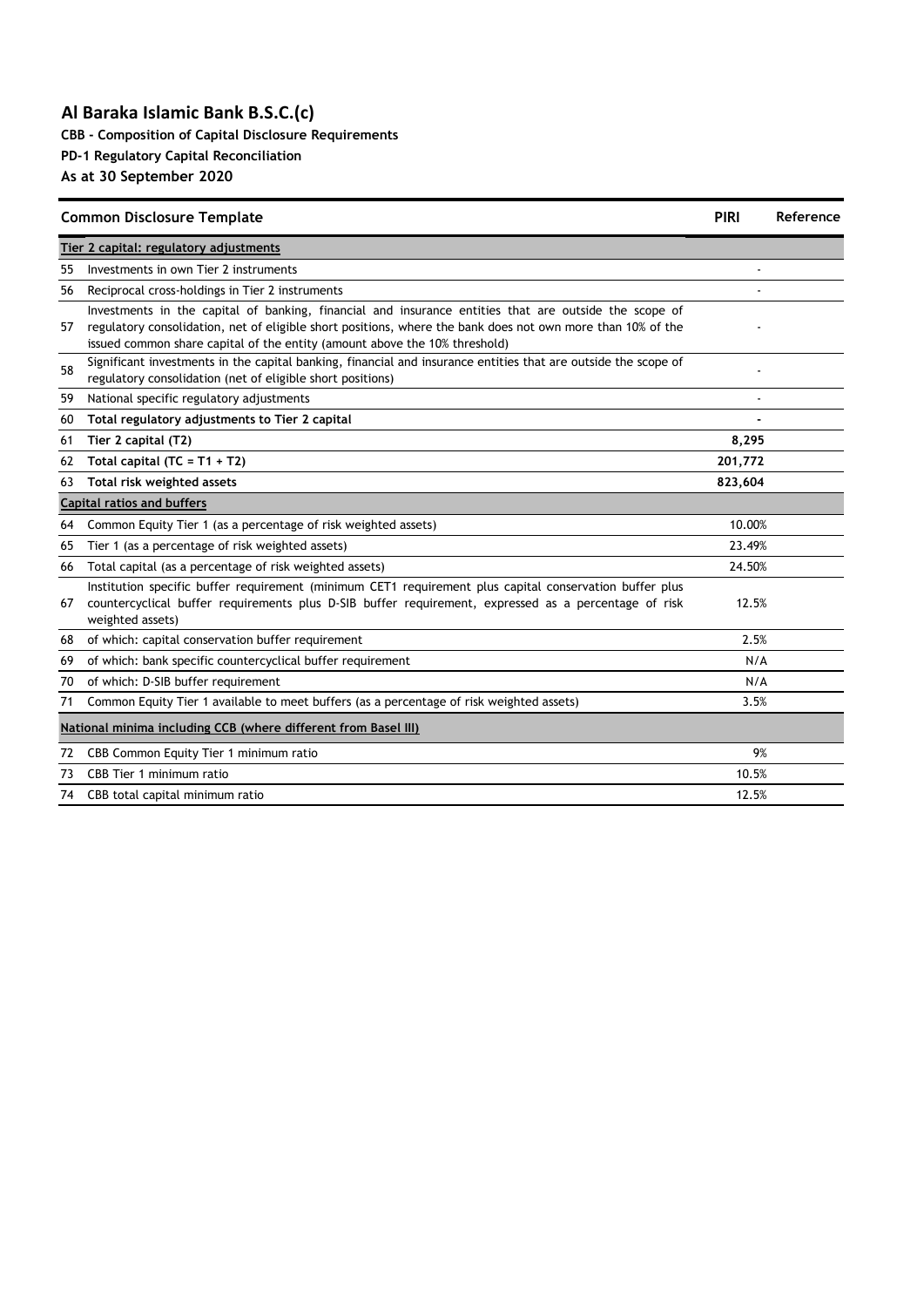**CBB - Composition of Capital Disclosure Requirements**

**PD-1 Regulatory Capital Reconciliation**

| <b>Common Disclosure Template</b>                        | <b>PIRI</b>                                                                                                                           | Reference |   |  |  |  |  |
|----------------------------------------------------------|---------------------------------------------------------------------------------------------------------------------------------------|-----------|---|--|--|--|--|
|                                                          | Amounts below the thresholds for deduction (before risk weighting)                                                                    |           |   |  |  |  |  |
| 75                                                       | Non-significant investments in the capital of other financials                                                                        |           |   |  |  |  |  |
| 76                                                       | Significant investments in the common stock of financials                                                                             |           |   |  |  |  |  |
| 77                                                       | Mortgage servicing rights (net of related tax liability)                                                                              |           |   |  |  |  |  |
| 78                                                       | Deferred tax assets arising from temporary differences (net of related tax liability)                                                 | 8,318     |   |  |  |  |  |
| Applicable caps on the inclusion of provisions in Tier 2 |                                                                                                                                       |           |   |  |  |  |  |
| 79                                                       | Provisions eligible for inclusion in Tier 2 in respect of exposures subject to standardised approach (prior to<br>application of cap) | 3,257     | 0 |  |  |  |  |
| 80                                                       | Cap on inclusion of provisions in Tier 2 under standardised approach                                                                  | 7,130     |   |  |  |  |  |
| 81                                                       | N/A                                                                                                                                   |           |   |  |  |  |  |
| 82                                                       | N/A                                                                                                                                   |           |   |  |  |  |  |
|                                                          | Capital instruments subject to phase-out arrangements (only applicable between 1 Jan 2019 and 1 Jan 2023)                             |           |   |  |  |  |  |
| 83                                                       | Current cap on CET1 instruments subject to phase out arrangements                                                                     |           |   |  |  |  |  |
| 84                                                       | Amount excluded from CET1 due to cap (excess over cap after redemptions and maturities)                                               |           |   |  |  |  |  |
| 85                                                       | Current cap on AT1 instruments subject to phase out arrangements                                                                      |           |   |  |  |  |  |
| 86                                                       | Amount excluded from AT1 due to cap (excess over cap after redemptions and maturities)                                                |           |   |  |  |  |  |
| 87                                                       | Current cap on T2 instruments subject to phase out arrangements                                                                       |           |   |  |  |  |  |
| 88                                                       | Amount excluded from T2 due to cap (excess over cap after redemptions and maturities)                                                 |           |   |  |  |  |  |
|                                                          |                                                                                                                                       |           |   |  |  |  |  |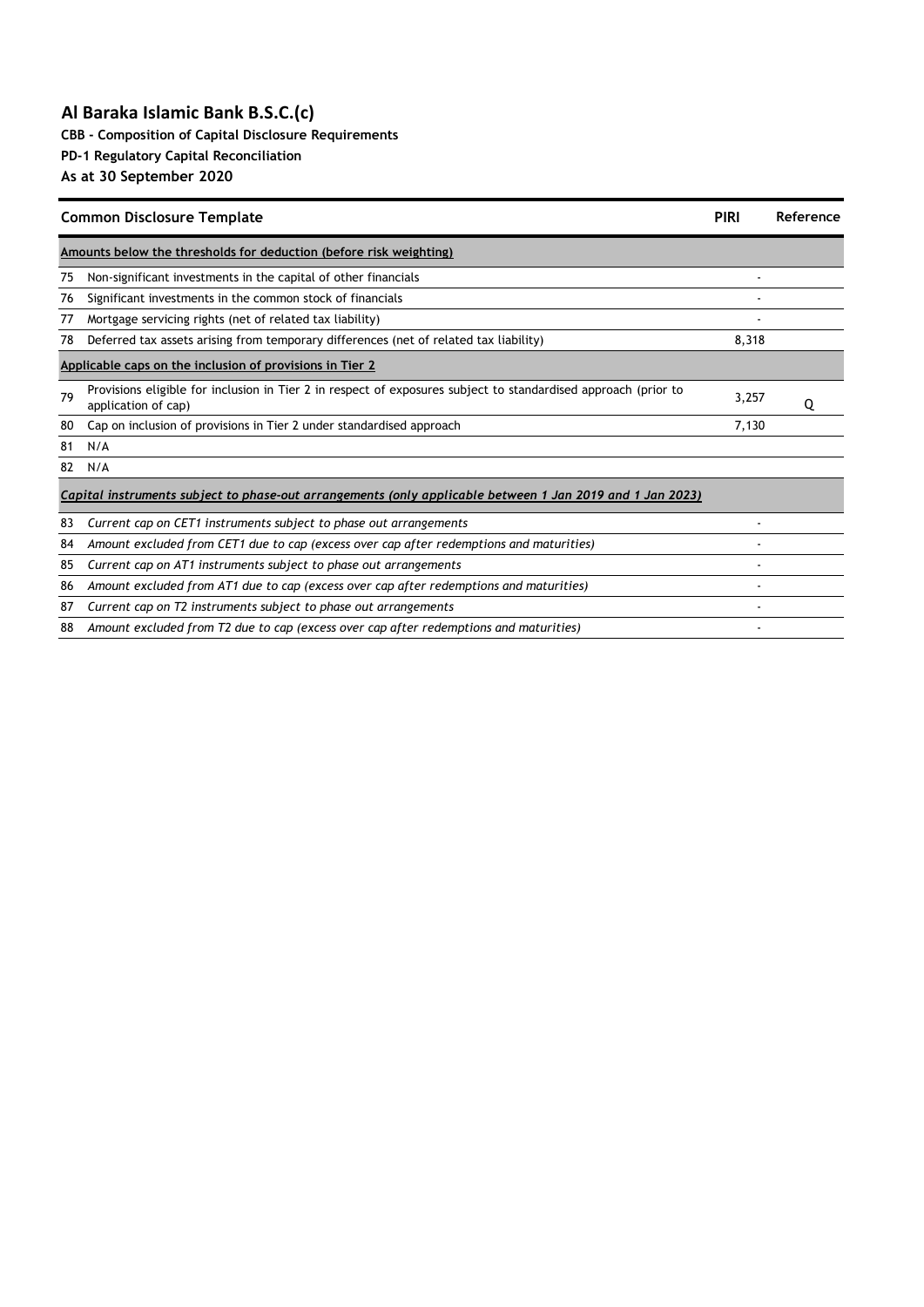# **CBB - Composition of Capital Disclosure Requirements**

**Statement of Financial Position**

**Appendix PD-2**

|                                                         | As per published<br>financial statements | As per Consolidated<br><b>PIRI Return</b> |
|---------------------------------------------------------|------------------------------------------|-------------------------------------------|
|                                                         | 30 September 2020<br>US \$ '000          | 30 September 2020<br>US \$ '000           |
| <b>Assets</b>                                           |                                          |                                           |
| Cash and balances with banks and financial institutions | 296,813                                  | 297,245                                   |
| Receivables                                             | 525,535                                  | 536,002                                   |
| Ijara Muntahia Bittamleek &I jara receivables           | 305,000                                  | 306,146                                   |
| Musharaka                                               | 309,137                                  | 315,112                                   |
| Investments                                             | 869,173                                  | 827,783                                   |
| Investments in real estate                              | 14,552                                   | 16,313                                    |
| Investment in joint venture & associates                | 14,642                                   | 14,712                                    |
| Premises and equipment                                  | 43,904                                   | 44,933                                    |
| Goodwill                                                | 13,553                                   | 30,635                                    |
| Other assets                                            | 60,670                                   | 64,246                                    |
| <b>Total Assets</b>                                     | 2,452,979                                | 2,453,127                                 |
| <b>Liabilities</b>                                      |                                          |                                           |
| Due to banks and financial institutions                 | 30,420                                   | 30,420                                    |
| Current accounts                                        | 303,542                                  | 303,542                                   |
| <b>Medium Term Financing</b>                            | 70,852                                   | 70,852                                    |
| <b>Other liabilities</b>                                | 108,320                                  | 114,161                                   |
| <b>Total liabilities</b>                                | 513,134                                  | 518,975                                   |
| <b>Equity of Investment Account Holders</b>             | 1,670,843                                | 1,670,843                                 |
| <b>Subordinated debt</b>                                | 11,881                                   | 6,802                                     |
| <b>Shareholders' Equity</b>                             |                                          |                                           |
| CET <sub>1</sub>                                        |                                          |                                           |
| Share capital                                           | 136,458                                  | 136,458                                   |
| Perpetual Tier1 capital                                 | 111,000                                  | 111,000                                   |
| Retained earnings                                       | (7,880)                                  | (31, 807)                                 |
| Reserves                                                | (6, 178)                                 | 14,853                                    |
| <b>Total Shareholders' Equity</b>                       | 233,400                                  | 230,504                                   |
| Non controlling interest                                | 23,721                                   | 26,003                                    |
| Total Liabilities, URIA and shareholders' equity        | 2,452,979                                | 2,453,127                                 |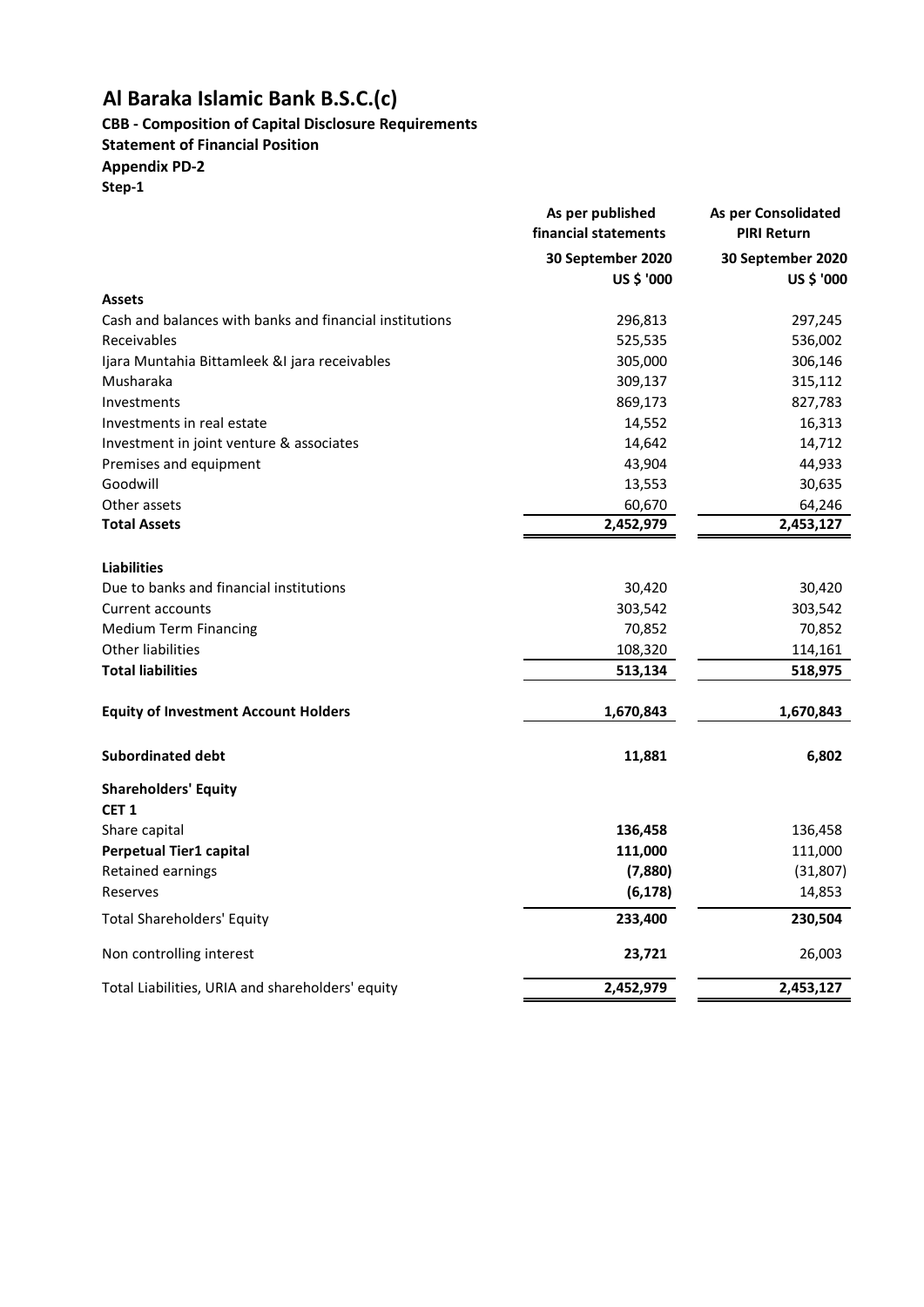### **CBB - Composition of Capital Disclosure Requirements**

## **Statement of Financial Position**

#### **Appendix PD-2**

**Step-2**

|                                                                                                                               | As per published<br>financial statements | As per Consolidated<br><b>PIRI Return</b> |                     |
|-------------------------------------------------------------------------------------------------------------------------------|------------------------------------------|-------------------------------------------|---------------------|
|                                                                                                                               | 30 September 2020<br>US \$ '000          | 30 September 2020<br>US \$ '000           |                     |
| Assets                                                                                                                        |                                          |                                           |                     |
| Cash and balances with banks and financial institutions                                                                       | 296,813                                  | 297,245                                   |                     |
| Receivables                                                                                                                   | 525,535                                  | 536,002                                   |                     |
| Ijara Muntahia Bittamleek & Ijara income receivable                                                                           | 305,000                                  | 306,146                                   |                     |
| Musharaka                                                                                                                     | 309,137                                  | 315,112                                   |                     |
| Investments carried at fair value through profit & loss                                                                       | 262                                      | 12,529                                    |                     |
| Investments carried at amortized cost                                                                                         | 775,756                                  | 776,428                                   |                     |
| Investments carried at fair value through equity                                                                              | 93,155                                   | 38,826                                    |                     |
| Investments in real estate                                                                                                    | 14,552                                   | 16,313                                    |                     |
| Investment in joint venture & associates                                                                                      | 14,642                                   | 14,712                                    |                     |
| Premises and equipment                                                                                                        | 43,904                                   | 44,933                                    |                     |
| of which intangibles                                                                                                          | 3,438                                    | 3,438                                     | A                   |
| Goodwill                                                                                                                      | 13,553                                   | 30,635                                    | В                   |
| Other assets                                                                                                                  | 60,670                                   | 63,298                                    |                     |
| of which deferred tax subject to direct deduction                                                                             |                                          | 11,800                                    | C1                  |
| of which deferred tax subject to threshold deduction                                                                          |                                          | 949                                       | C <sub>2</sub>      |
| <b>Total Assets</b>                                                                                                           | 2,452,979                                | 2,453,128                                 |                     |
|                                                                                                                               |                                          |                                           |                     |
| <b>Liabilities</b><br>Due to banks and financial institutions                                                                 | 30,420                                   | 30,420                                    |                     |
| <b>Current accounts</b>                                                                                                       | 303,542                                  | 303,542                                   |                     |
| Medium Term Financing                                                                                                         | 70,852                                   | 70,852                                    |                     |
| <b>Other liabilities</b>                                                                                                      | 108,320                                  | 114,162                                   |                     |
| <b>Total liabilities</b>                                                                                                      | 513,134                                  | 518,976                                   |                     |
| <b>Equity of Investment Account Holders</b>                                                                                   | 1,670,843                                | 1,670,843                                 |                     |
|                                                                                                                               |                                          |                                           |                     |
| <b>Subordinated debt</b><br>of which allowed as T2                                                                            | 11,881                                   | 6,802<br>5,038                            | D                   |
| <b>Shareholders' Equity</b>                                                                                                   |                                          |                                           |                     |
| CET 1                                                                                                                         |                                          |                                           |                     |
| Share capital<br>Perpetual AT1 Capital                                                                                        | 136,458                                  | 136,458                                   | Ε                   |
| <b>Accumulated losses</b>                                                                                                     | 111,000<br>(6, 178)                      | 111,000<br>(11,891)                       | F<br>G              |
|                                                                                                                               |                                          |                                           |                     |
| Statutory reserve                                                                                                             | 23,228                                   | 23,228                                    | н                   |
| General reserves                                                                                                              | 8,687                                    | 8,687                                     | I                   |
| Foreign exchange reserve                                                                                                      | (38, 704)                                | (38, 705)                                 | J                   |
| Revaluation reserve on investments                                                                                            | (1,037)                                  | (1, 475)                                  | K                   |
| Other reserves                                                                                                                | (54)                                     | (55)                                      | L                   |
| Non controlling interest                                                                                                      | 23,721                                   | 26,003                                    | M                   |
| <b>NCI CET1</b>                                                                                                               |                                          | 12,915                                    | Ν                   |
| <b>NCI AT1</b>                                                                                                                |                                          | 137                                       | 0                   |
| Tier 2                                                                                                                        |                                          |                                           |                     |
| Revaluation reserve on premises and equipment                                                                                 |                                          |                                           | P                   |
| Expected credit losses for stage1 and stage2                                                                                  |                                          | 3,257                                     | Q                   |
| <b>Total Shareholders' Equity</b>                                                                                             | 257,121                                  | 256,507                                   |                     |
| Total Liabilities, URIA and shareholders' equity                                                                              | 2,452,979                                | 2,453,128                                 |                     |
| Legal entities included within the regulatory scope of consolidation but excluded from the accounting scope of consolidation: |                                          |                                           |                     |
| Name                                                                                                                          | <b>Activities</b>                        | <b>Total Assets</b>                       | <b>Total Equity</b> |
|                                                                                                                               | Fund management                          |                                           |                     |
|                                                                                                                               |                                          |                                           |                     |